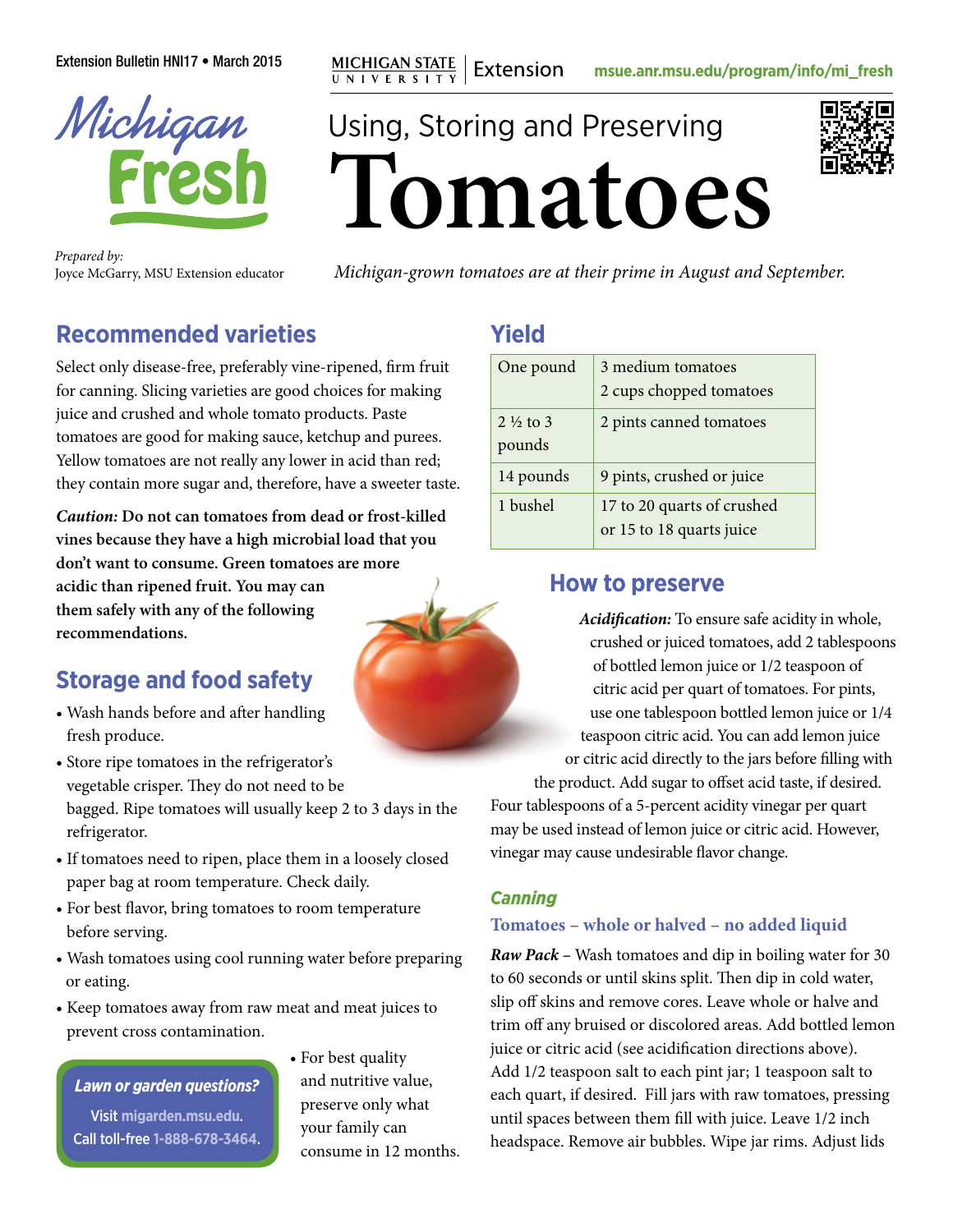and process. Let jars sit undisturbed while they cool from 12 to 24 hours. Then remove rings, wash jars and store.

#### *Processing Option 1* – **Process in a boiling-water bath:**

Pints or Quarts 85 minutes at 0-1,000 feet altitude 90 minutes at 1,001-3,000 feet altitude 95 minutes at 3,001-6,000 feet altitude 100 minutes over 6,000 feet altitude

#### *Processing Option 2* – **Process in a dial-gauge pressure canner at:**

11 pounds pressure at 0-2,000 feet altitude

- 12 pounds at 2,001-4,000 feet altitude
- 13 pounds at 4,001-6,000 feet altitude
- 14 pounds at 6,001-8,000 feet altitude

#### **Process in a weighted-gauge pressure canner at:**

10 pounds pressure at 0-1,000 feet altitude

15 pounds pressure at altitudes above 1,000 feet

Pints or Quarts 25 minutes

#### **Tomatoes – crushed**

*Hot Pack* – Wash tomatoes and dip in boiling water for 30 to 60 seconds or until skins split. Then dip in cold water, slip off skins and remove cores. Trim off any bruised or discolored portions and quarter.

Heat about one pound of the tomato quarters in a large pot, crushing them with a wooden spoon as they are added to the pot. Stir tomatoes to prevent burning. Once the tomatoes are boiling, gradually add remaining quartered tomatoes, stirring constantly. The remaining tomatoes do not need to be crushed; they will soften with heating and stirring. Bring tomatoes to a boil and boil gently for 5 minutes. Add bottled lemon juice or citric acid (see acidification directions above). Add 1/2 teaspoon salt to each pint jar; 1 teaspoon salt to each quart, if desired. Fill jars with hot tomatoes, leaving ½ inch headspace. Remove air bubbles. Wipe jar rims. Adjust lids and process. Let jars sit undisturbed while they cool from 12 to 24 hours. Then remove rings, wash jars and store.

#### *Processing Option 1* – **Process in a boiling-water bath**

| Pints | 35 minutes & Quarts: 45 minutes at   |
|-------|--------------------------------------|
|       | 0-1,000 feet altitude                |
| Pints | 40 minutes & Quarts: 50 minutes at   |
|       | 1,001-3,000 feet altitude            |
| Pints | 45 minutes & Quarts: 55 minutes at   |
|       | 3,001-6,000 feet altitude            |
| Pints | 50 minutes & Quarts: 60 minutes over |
|       | 6,000 feet altitude                  |

#### *Processing Option 2* – **Process in a dial-gauge pressure canner**

11 pounds pressure at 0-2,000 feet altitude 12 pounds at 2,001-4,000 feet altitude 13 pounds at 4,001-6,000 feet altitude 14 pounds at 6,001-8,000 feet altitude

#### **Process in a weighted-gauge pressure canner at:**

10 pounds pressure at 0-1,000 feet altitude 15 pounds pressure at altitudes above 1,000 feet

Pints or Quarts 15 minutes

#### *Freezing*

You may freeze tomatoes whole, sliced, chopped or pureed. In recipes, do not try to substitute frozen tomatoes for fresh tomatoes. Freezing causes their texture to become mushy. Season tomatoes before serving rather than before freezing. Freezing may either strengthen or weaken seasonings such as garlic, onion and herbs.

#### **Freezing whole tomatoes with peels:**

Select firm, ripe tomatoes with stems removed. Wash each tomato with water. Rub its surface, rinse it with running water and dry it with a paper towel. Place the tomatoes on cookie sheets and freeze. You do not need to blanch them before freezing. Once frozen, transfer them from cookie sheets into freezer bags or other containers. Seal tightly.

#### **Freezing peeled tomatoes:**

Wash tomatoes as directed above and then dip into boiling water for about 1 minute or until skins split. Remove tomatoes from boiling water, and immediately place them in ice water. Then peel and freeze.